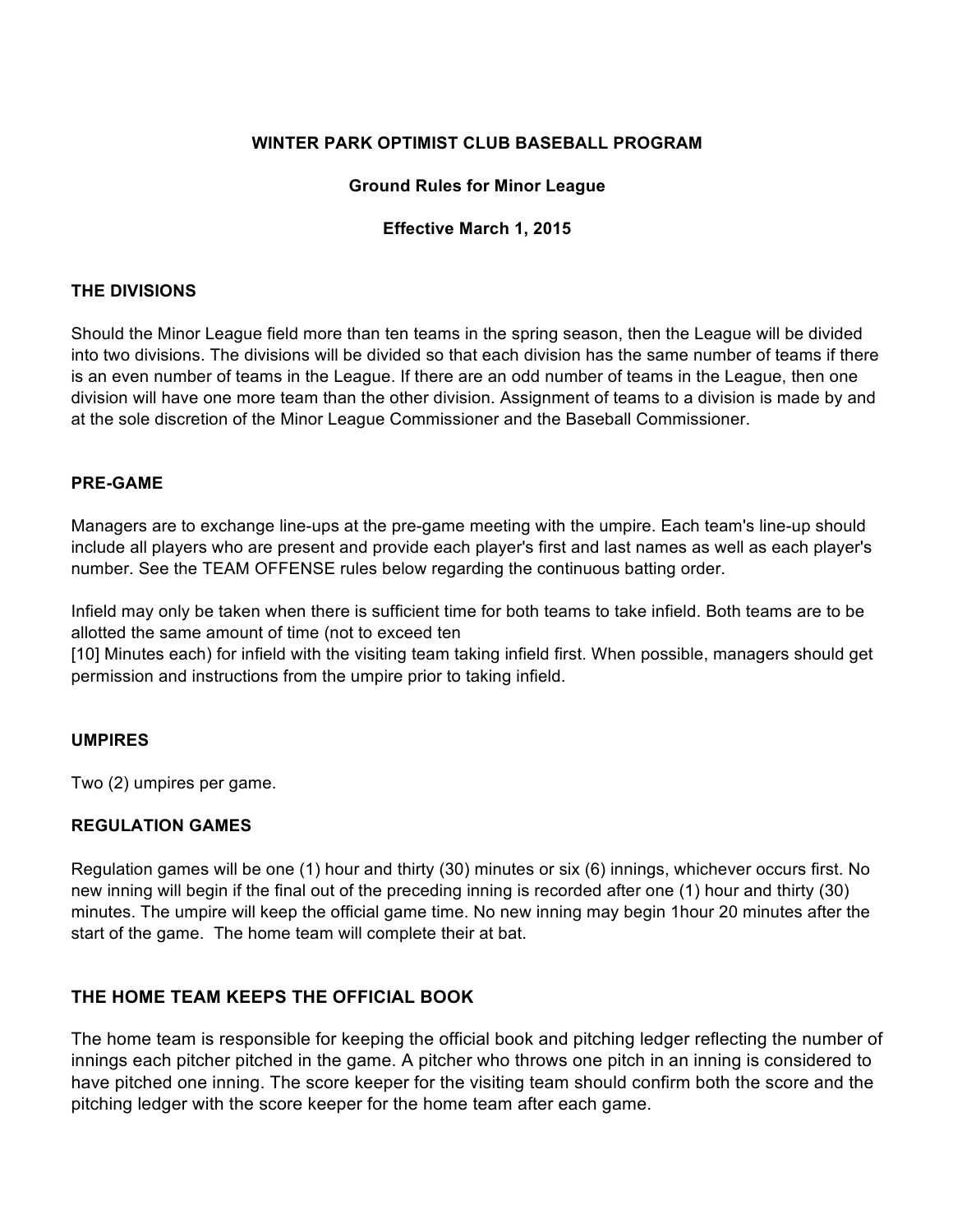### **PLAYER MINIMUM PLAY RULE**

All players must play at least 2 full innings in the field. Continuous batting order with the new order established every game. A violation of the rule will result in a forfeit by the violating team as well as a one (1) game suspension for the manager. A second violation will result in the suspension of the manager for the remainder of the season including the post season tournament. Managers should be cognizant that the PLAYER MINIMUM PLAY RULE is enforced regardless of the number of innings played.

## **PLAYER SUBSTITUTION RULE**

The league uses free and unlimited substitution for defensive positions other than pitcher.

Once a pitcher leaves the position of pitcher, he cannot re-enter the game as pitcher.

## **TEAM DEFENSE**

A team may field up to nine players on defense which include a pitcher, a catcher, no more than four (4) infielders and no more than three (3) outfielders.

### **PITCHING LIMITATIONS**

The tournament rules of Babe Ruth Baseball apply whereby a player may not pitch more than 6 innings every two consecutive games. A player is considered to have pitched an inning if at least 1 pitch is thrown. A player may not re-enter the game as pitcher once he has been removed from that position.

## **TEAM OFFENSE**

All teams in the Minor League will use a continuous batting order. Managers may change the order of the continuous line-up from game to game. In the 9 year old league the batter will start with a one ball, one strike count. In the 10 year old league the batter will start with 0-0 count. Both 9 and 10 year old leagues will start with 0-0 count in the league tournament.

#### **STEALING OR LEADING OFF BASE**

Stealing is allowed. The base runner may not leave the base until the pitched baseball crosses the front plane of home plate. Base runners may not lead off.

## **FIVE RUN RULE**

Regardless of the score in the game, teams may score a maximum of 5 runs per inning. Therefore, if a team is trailing by 6 or more runs going into the last inning, they cannot win or tie the game.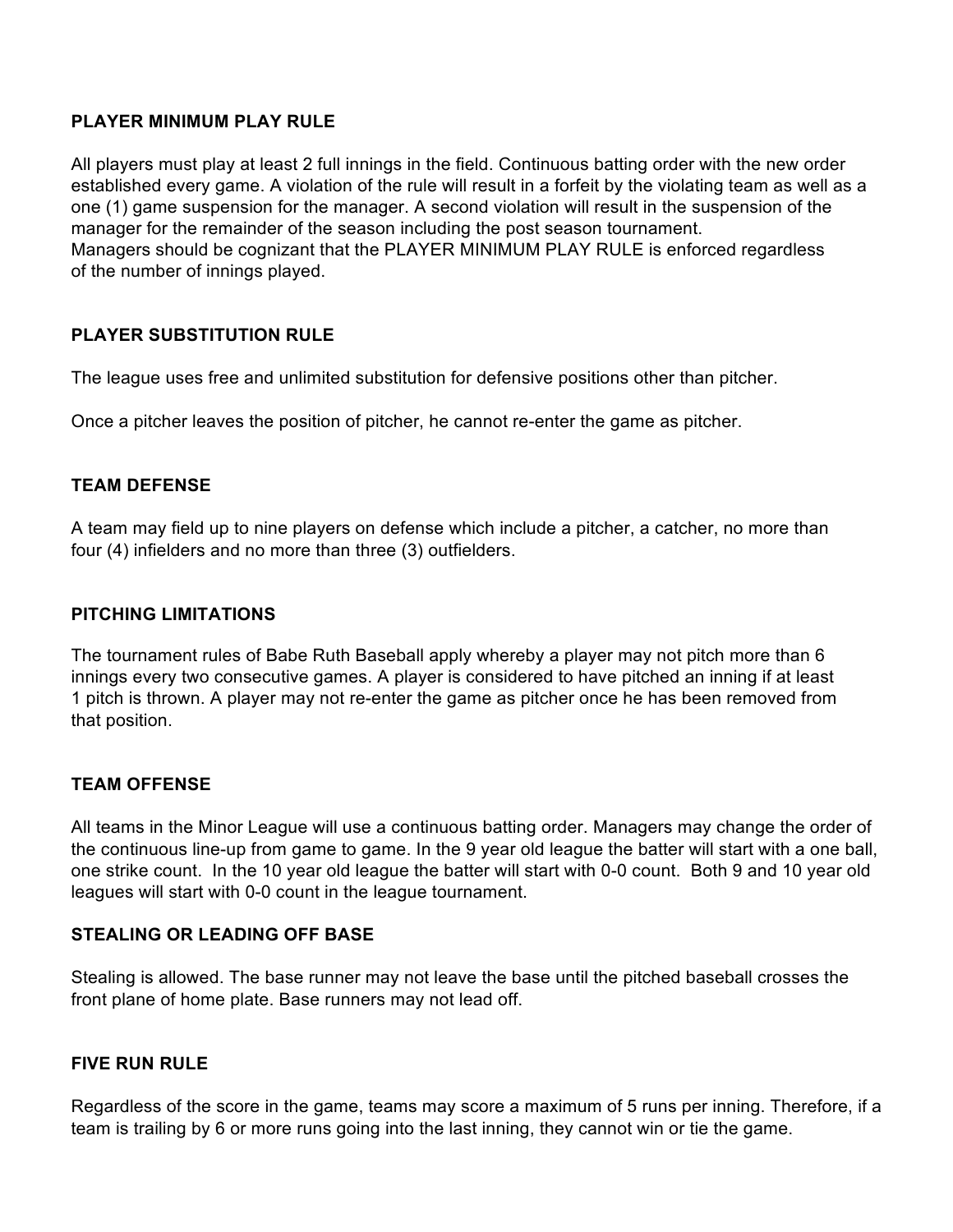# **TEN RUN MERCY RULE**

Any team leading by 10 runs at the end of 4 or 5 innings of play or 3 % or 4 % innings if the home team is ahead, will be declared the winning team and the game will end.

### **TIE GAMES**

Tie games stopped because of the time limit will be continued on the first available make-up day. The rules of Babe Ruth Baseball control.

#### **PROTESTS**

Managers may protest a game by notifying the umpire that the game is being protested prior to the next pitch after the call that is being disputed. Protests will be ruled on at the time of the protest by a Protest Committee comprised of three

(3) Members of the Baseball Committee. The Protest Committee may consult with both managers as well as the umpire in order to gain an understanding of the event(s) that lead to the disputed call. The ruling of the Protest Committee is final. Judgment calls may not be protested. If a Protest Committee consisting of three (3) members of the Baseball Committee cannot be assembled at the time of a protest, then the game will continue from the point of protest. If the protesting team loses the game then the manager of the protesting team is to notify the Minor League Commissioner within twenty-four (24) hours after the protest that a protest has been made. As soon as possible after receiving notice of a protest, the Minor League Commissioner will convene a Protest Committee to hear the protest. The Protest Committee may consult with both managers as well as the umpire in order to gain an understanding of the event(s) that lead to the disputed call. If the protest is upheld then the game will resume from the point of protest with the rules of Babe Ruth Baseball controlling play.

All protests must be submitted to the Protest Committee along with a protest fee of fifty dollars (\$50.00). If the protesting team prevails then the protest fee is returned. If the protesting team loses the protest then the protest fee becomes the property of the Winter Park Optimist Club.

## **FORFEITS**

Each team must have at least eight players in order to have an official game. If one team is unable to field a team with at least eight players then the other team wins the game by forfeit. If both teams are unable to field a team with at least eight players then both teams are given a loss in the league standings. If both teams are unable to field a team with at least eight players in the post season tournament then both teams are eliminated from the post season tournament.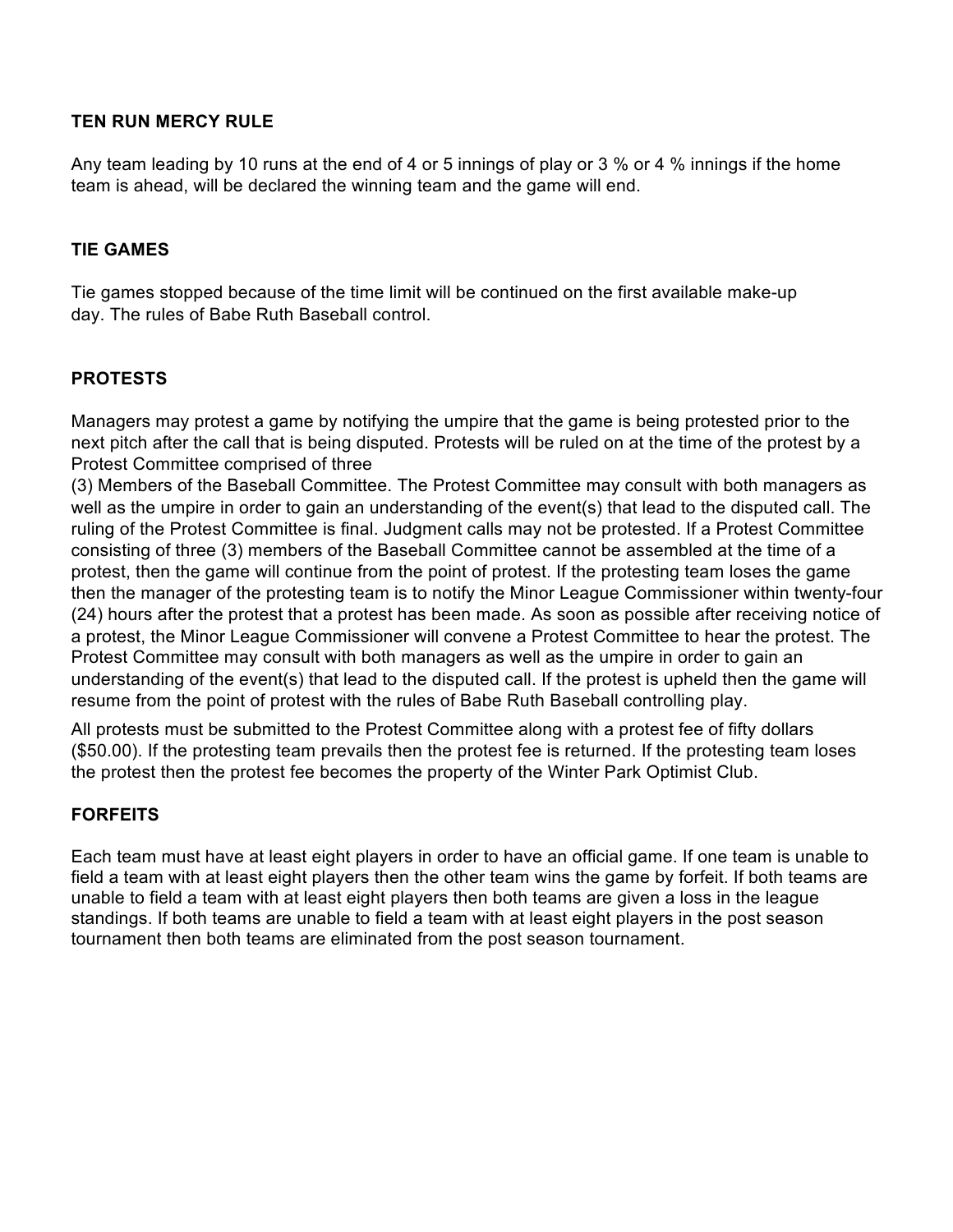# **TRYOUTS**

Administration of the Minor League player tryouts is the responsibility of the Minor League Commissioner and will be conducted by the Major League Commissioner and the Major League managers under the direction of the Baseball Committee. The Winter Park Optimist Club will furnish the necessary equipment to conduct all tryouts. Players are encouraged to wear baseball cleats to tryouts and bring their own glove(s) and bat(s).

The Minor League Commissioner will have a meeting that must be attended by the manager of each team in the Minor League immediately prior to tryouts at which time each manager will be provided with a list of all players who have signed up to participate in the Minor League.

If a team does not have a manager by the time tryouts are held, the Minor League Commissioner will appoint an acting manager to evaluate and keep a record of the players who participated in tryouts.

Tryouts will be conducted for all players to be eligible for the draft. If a player is not able to attend tryouts, he will be assigned to a team by lottery pick.

## **PLAYER DRAFT**

The Minor League player draft is designed to regulate and keep record of player assignments in each league. The Minor League player draft will be conducted at a place and time so designated by the Baseball Committee. Only a representative(s) of the Baseball Committee, managers, coaches, or others specifically authorized by the Baseball Committee or by the Board will be allowed to attend the Minor League player draft. Only managers or acting managers who have been approved by the League Commissioner will be allowed to make player selections at the player draft. The draft order is to be in reverse of the order of the final standings from the preceding Minor League spring season. Any tie(s) in the final standings from the preceding Minor League spring season are to be broken by a coin flip immediately prior to the Minor League draft. The teams will draft from top to bottom, bottom to top. The names of all non-protected players who did not tryout and who are not a returning player are put into a hat to be drawn. Once all eligible players who attended tryouts have been drafted then the team with the next selection will draw first from the hat and the process will continue in the same selection order until all the names in the hat have been drawn. The child (ren) of the manager may be protected in the Minor League draft. Unless the Child(ren) is/are returning to the same league as they played on the preceding spring season, the child(ren) of all managers must tryout. Each child of a manager will be "rated" by the other league managers immediately prior to the draft via a group consensus. If a manager has one child eligible for the draft then the child is protected through the second round unless the child is "rated" as a lower round draft choice in which case the child is protected through the round the child is rated. For example, if the child of a manager is rated as either a first or second round choice then the child is protected through the second round. Alternatively, if the child of a manager is rated as a sixth round choice then the child is protected through the sixth round. If the child of a manager who is required to do so does not try out then the child is protected through the second round. In the event a team has more than one protected player, the second round limit rule may be suspended and the protected player can be assigned to the first round. If a manager has more than one child who is required to tryout then the children are protected through the earliest possible rounds. Any child of a manager who is not selected by the manager in the protected round becomes available to all teams beginning with the selection immediately following the last protected pick of the manager who did not select their child.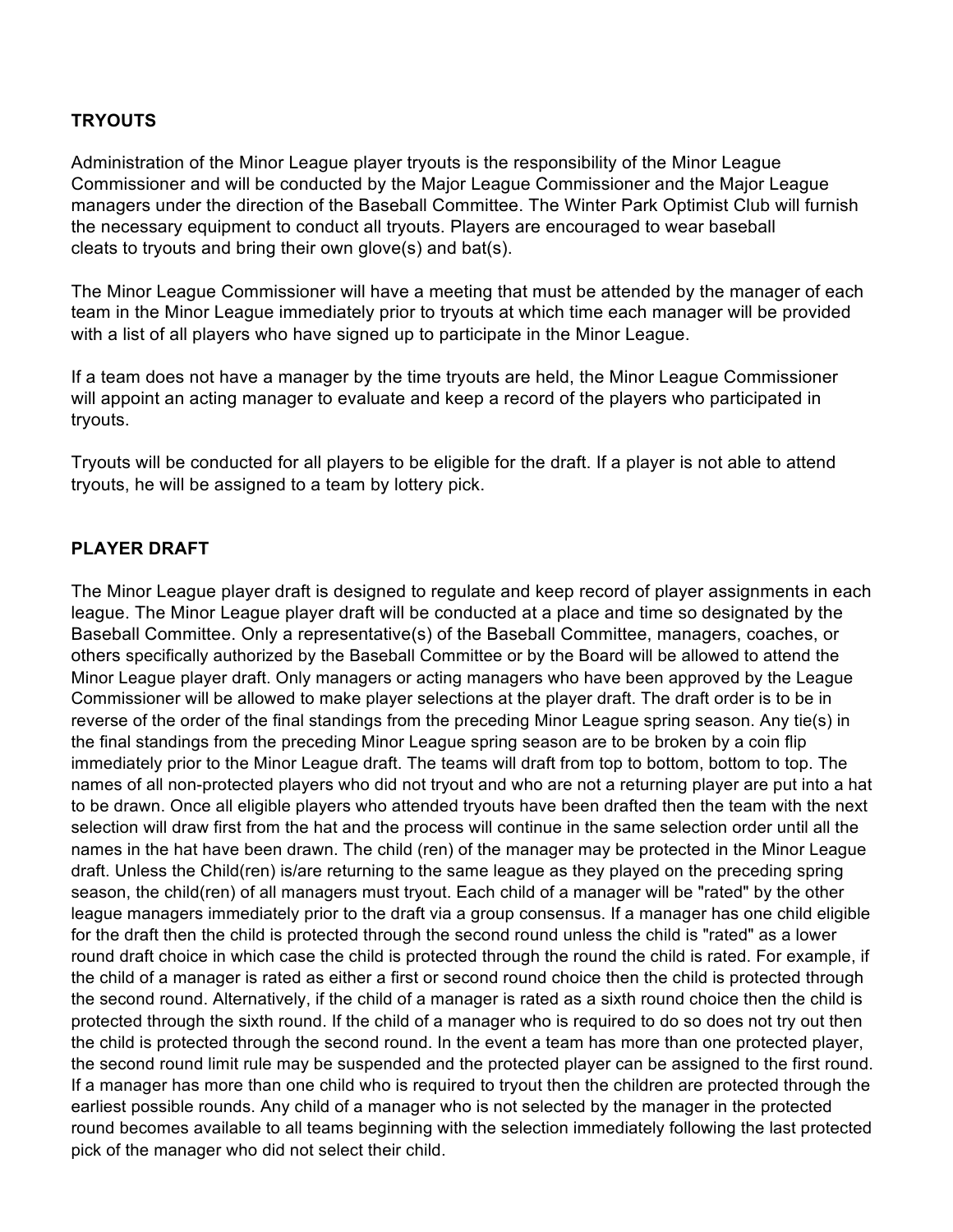# **TROPHIES**

In addition to a team trophy, individual trophies will be awarded to each player on the roster of the Minor League post season tournament champion.

Immediately prior to closing ceremonies, the Minor League managers will nominate one player from their team that they believe displayed the best sportsmanship during the season.

### **ALL STAR MANAGERS**

Managers for the all-star teams will be selected based on the criteria as set forth by the baseball committee and agreed to by the Winter Park Optimist Board. This criterion is based on overall sportsmanship and positive support of the entire Optimist club program.

#### **MAKE-UP GAMES**

The Baseball Committee will attempt to reschedule all incomplete games and games that are cancelled as a result of unforeseen circumstances on the next available date. There may be occasions when games are either not rescheduled on the next available date or not rescheduled at all. The rules of Babe Ruth baseball apply to all make-up games.

#### **POSTSEASON TOURNAMENT**

The post-season tournament will be played pursuant to a division format. The teams in each division will play single elimination tournament with the winner of each division playing in the Minor League championship game.